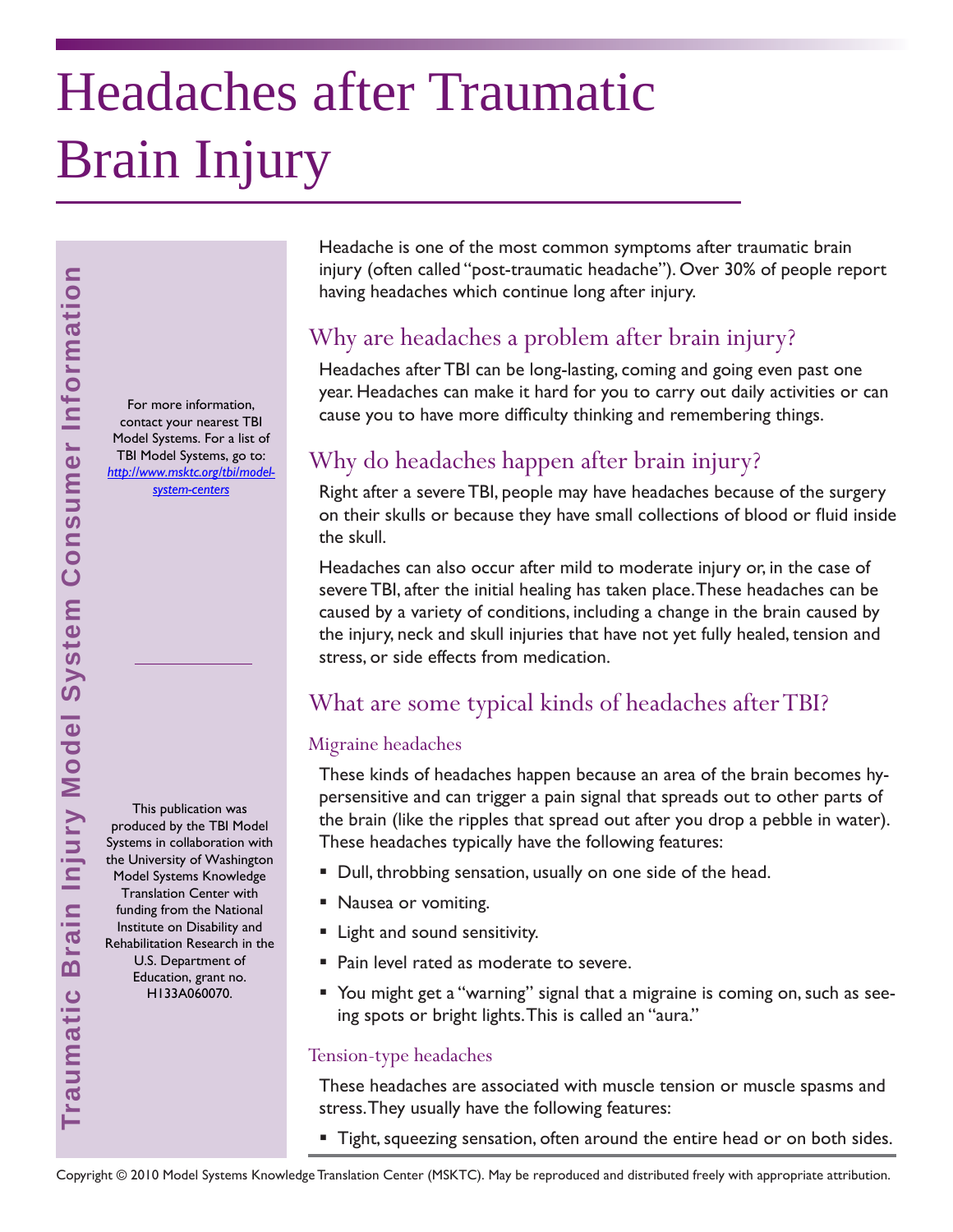- Pain level rated as mild to moderate.
- Occur later in the day.

## Cervicogenic headaches

This type of headache can occur when there has been some injury to the muscles and soft tissues in the neck and the back of the head. Many nerves that are located in the tissues and bones of the neck have branches that travel to the skull and scalp and can result in head pain. This type of headache usually has these features:

- **D** Often start in the neck, shoulders and back of the head, and sometimes travel over the top of the head.
- Neck movement or positioning can make the pain worse.
- **These headaches are not usually associated** with nausea and can range from mild to severe.

### Rebound headaches

Sometimes the very medicines used to treat headaches can actually cause headaches. When pain medicines are taken daily on a regular schedule, missing one or two doses can result in a headache.

You also can develop a rebound headache if you decrease the amount of caffeine you use. For example, if you normally drink a lot of coffee, tea or energy drinks but don't get your usual amount, you may get a headache.

# Other facts about headaches

Although there are many other types of headaches, these are the most frequent. It is not unusual for someone to have two different types of headache. For certain headaches like migraine, a family history is common.

# Should I worry about having a headache?

Most headaches are not dangerous. In the first few days after a concussion or head injury, a person should see a health care professional experienced in treating persons with brain injuries IF the following occurs:

**Your headache gets worse.** 

- You have nausea and/or vomiting with a headache.
- You develop arm or leg weakness or problems speaking along with a headache.
- **You have increasing sleepiness with headache.**

# Do I need special tests to diagnose a headache?

In the first few days after a head injury, doctors will often order a CT scan of your brain to make sure there is no bleeding in your head. After that, a brain scan or other test is rarely needed in order to diagnose a headache accurately.

Usually, the health care provider will rely on your history and symptoms to sort out what kind of headache you are having and how to treat it.

# What can be used to treat a headache after TBI?

This will depend on each individual case. It's important to discuss your headaches with your doctor and to keep track of headaches and your response to treatment. Many people use a headache diary to help them do this.

## Lifestyle changes to help prevent headaches

The first steps in treating any type of headache don't involve drugs or other therapy. Many times, lifestyle factors can trigger headaches or make headaches worse. Making simple changes can often make a big difference in whether or not headaches occur. Try to:

- Get enough sleep.
- Get daily exercise. Aerobic exercise such as walking and good stretching often help to prevent headaches by improving sleep and decreasing triggers. If a headache is worsened by any particular exercise, check with your health care provider.
- **Avoid caffeine.**
- Avoid certain foods that may trigger a headache, like red wine, monosodium glutamate (MSG, a common food additive) or certain cheeses.